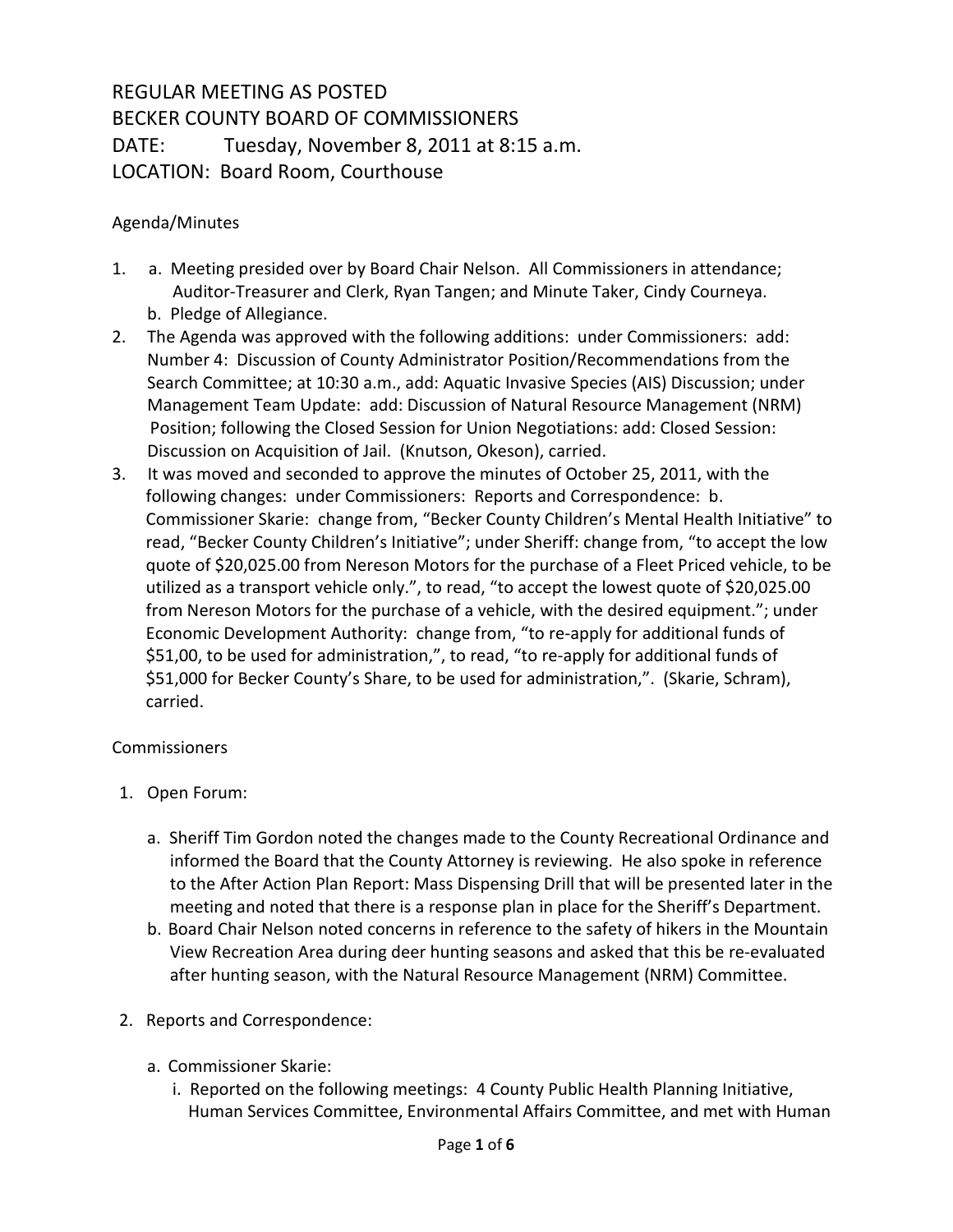Resources Director, Nancy Grabanski and County Attorney, Michael Fritz in reference to the County Administrator position.

- b. Commissioner Okeson:
	- i. Reported on the following meetings: Highway Committee and Sheriff's Committee.
- c. Commissioner Knutson:
	- i. Reported on the following meetings: Environmental Affairs Committee, Safety Committee, Prairie Lakes Municipal Solid Waste Authority (PLMSWA), Recreational Advisory Committee (RAC), and Mahube.
- d. Commissioner Schram::
	- i. Reported on the following meetings: Becker County Assessor's Committee, Mahube, Becker County Council on Aging, Highway Committee, Recreational Advisory Committee (RAC), and Sheriff's Committee. There will be an Ag-Business Forum in Callaway, on December 15, 2011 at 9:00 a.m..
- e. Commissioner Nelson:
	- i. Reported on the following meetings: Sunnyside and Human Services Committee.
- f. Commissioner Knutson also noted that he met with Human Resources Director, Nancy Grabanski, and County Attorney, Michael Fritz, in reference to the County Administrator position and it was the consensus of the committee to begin the search process to hire a full-time County Administrator, with no changes in the job description at this time. It was moved and seconded to authorize the advertisement to fill the vacancy for the full time County Administrator position. (Knutson, Skarie), carried.
- 3. Appointments:
	- a. Discussion was held in reference to the Cormorant Lakes Watershed District Manager appointments. These positions have been advertised and it was the Board's consensus to make these appointments at the next regularly scheduled Board of Commissioner's meeting on November 22, 2011.
	- b. It was moved and seconded to appoint Lauri Brooke to the Selective Services Board, to represent Becker County. (Schram, Knutson), carried.

Auditor-Treasurer: Ryan Tangen presented:

- 1. Licenses and Permits: There were none.
- 2. It was moved and seconded to approve the Becker County Civil Commitment Contract/Agreement for 2012, with Kitzmann Law Office, with the 2012 contract price staying the same as 2011 at \$1,450.00 per month.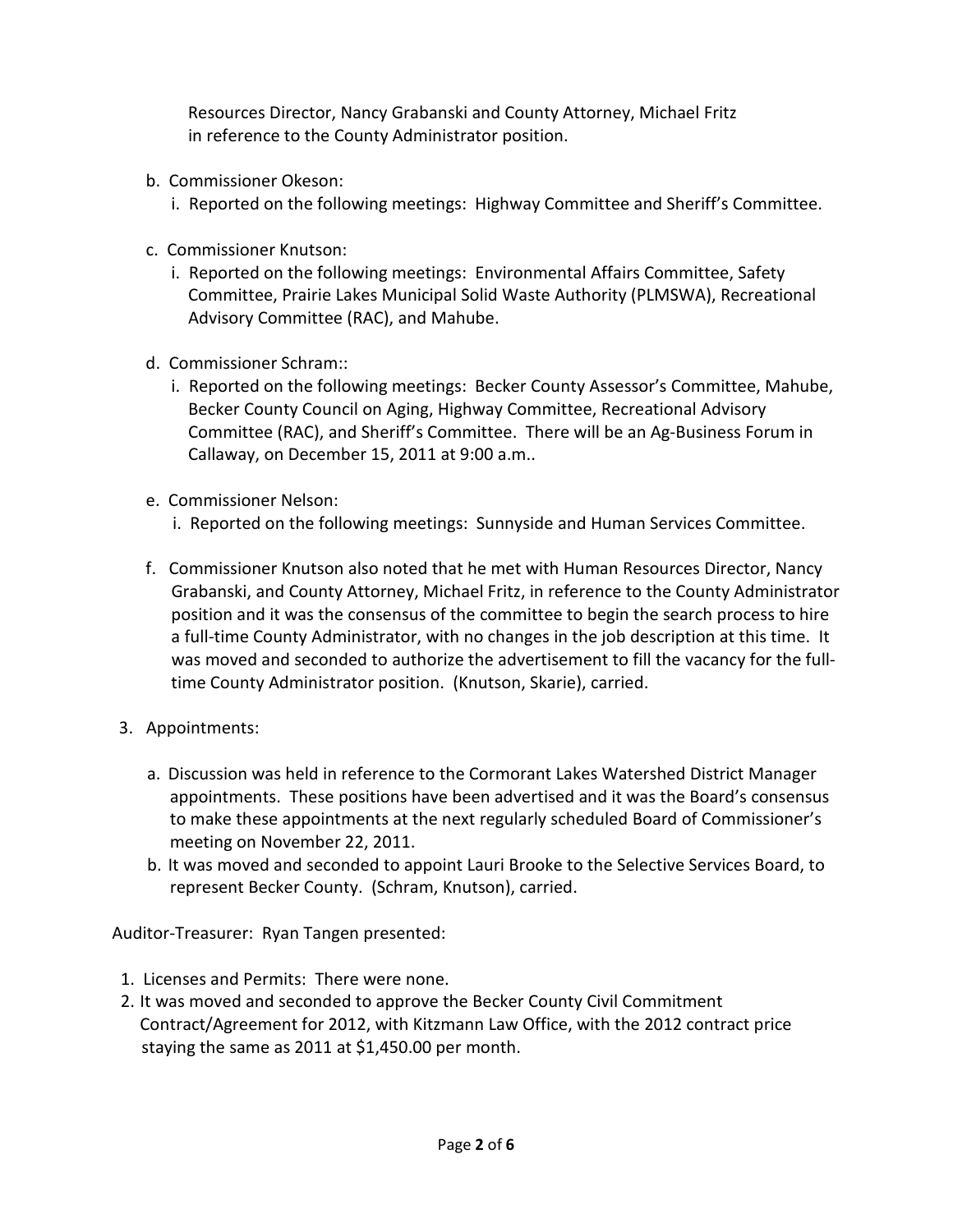Finance Committee Minutes: Auditor-Treasurer: Ryan Tangen presented:

- 1. It was moved and seconded to approve the regular claims, over 90-day claim, and Auditor's Warrants:
	- a. Over 90 Days:
		- i. Payment to Todd Johnson in the amount of \$934.50 due to missing invoice.
	- b. Auditor's Warrants (Tuesday Bills):
		- i. 10/25/11 in the amount of \$180,578.95
		- ii. 10/27/11 in the amount of \$3,557,947.00
		- iii. 11/01/11 in the amount of \$379.65
		- (Knutson, Skarie), carried.
- 2. It was recommended to approve when presented the Human Services Claims.
- 3. It was recommended to approve when presented a grant application for the PACE Program through the Small Cities Development Program. This program works with building rehabilitations to incorporate alternative energy models. The EDA Board recommends moving forward.
- 4. It was recommended to approve when presented the Sunnyside Nursing-Jail Contract renewal, effective November 2011 through October 2012, with an annual fee increase from \$37,705.00 to \$38,835.00.
- 5. It was recommended to approve when presented Resolution 11-11-1B, to authorize annual State of Minnesota, Department of Transportation Agency Agreement No. 00003, to allow the Commissioner of Transportation to accept federal aid funds which may be made available for eligible transportation related projects and to pass them through.
- 6. It was recommended to approve when presented Resolution 11-11-1A, to authorize and direct the County Engineer to enter into a one year lease agreement for a 721F Case Wheel Loader from Kinetic Leasing, Inc. of Fargo, North Dakota, with a 3 way split with the City of Detroit Lakes and MnDOT, with the county portion of the lease at \$3,192.00.
- 7. It was noted that the Highway Department and Environmental Services are working on a joint position for the East Transfer Station.
- 8. It was recommended to approve when presented the Human Service Agreements with Affordable Angels, Inc., Stellher Human Services/Lake Park-Audubon School, Mahube Community Action Council and Familiy Planning Special Projects/Otter Tail-Wadena.
- 9. It was recommended to approve when presented the renewal of the ten-county (10) Family Group Decision Making grant.
- 10. It was recommended to approve when presented to hire two (2) part-time Human Services Financial Eligibility Specialists, at up to 28 hours per week for each.
- 11. It was moved and seconded to approve the purchase of VetraSpec Software, to track Veteran Services clients, for a total cost of \$2,000.00. (Schram, Skarie), carried.
- 12. It was moved and seconded to authorize to accept the low bid for Cigna for long-term disability. (Okeson, Knutson), carried.
- 13. It was moved and seconded to accept the Cash Comparison and Investment Summary for September 2011. (Skarie, Okeson), carried.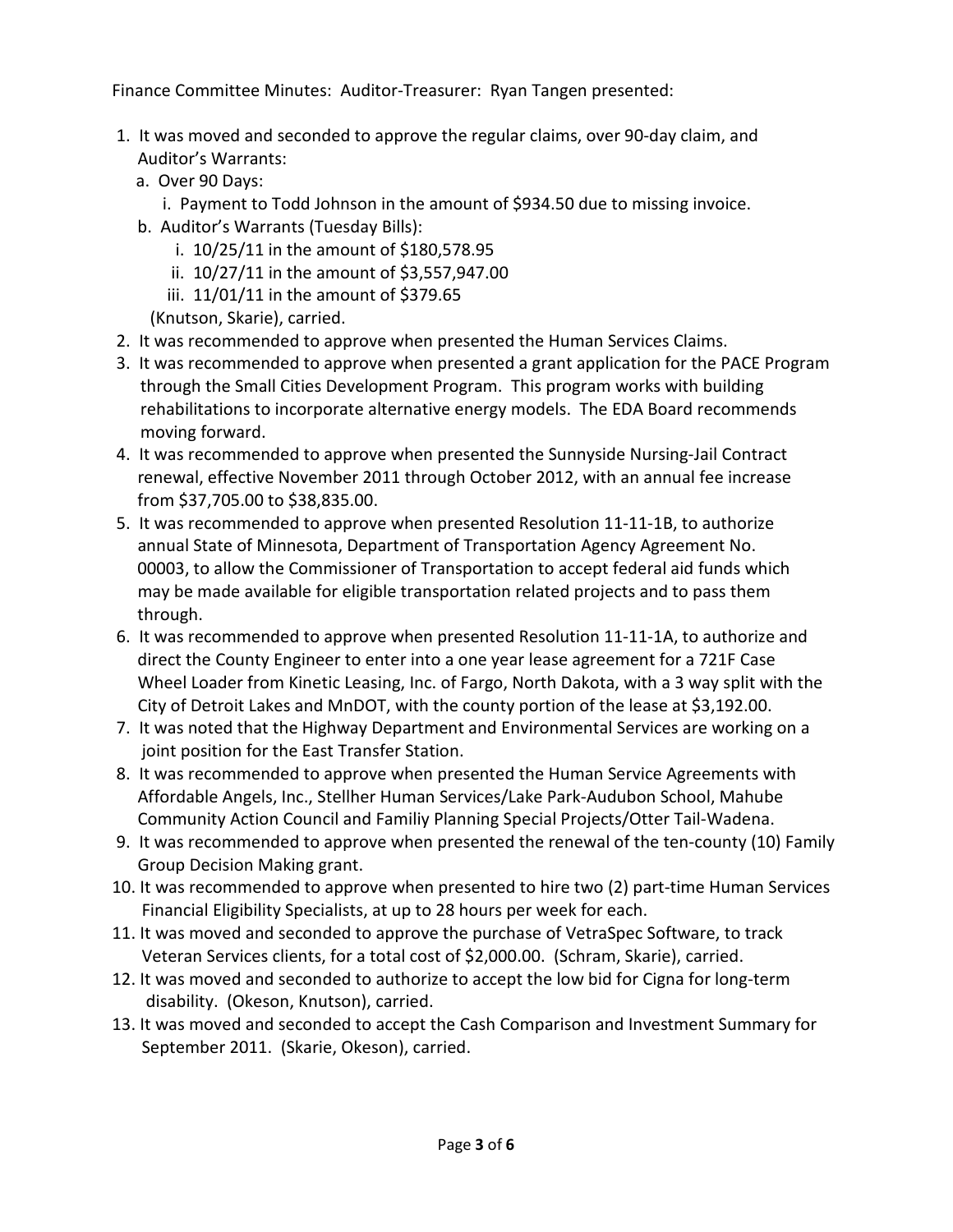14. An update was given on the Helliksen property, in reference to the donation to the U.S. Fish and Wildlife Service. A recommendation on how to proceed will be presented at a future board meeting.

Economic Development Authority (EDA): Jon Thomsen and Guy Fischer presented:

- 1. It was noted that the short form application to the Department of Employment and Economic Development (DEED), approved for submission by Resolution 10-11-2B, at the October 25, 2011 Becker County Board of Commissioner's meeting, will be submitted for Board signature today.
- 2. Discussion was held in reference to the grant proposal to Pilot a "Process" for Developing and Implementing an Energy Improvements Program for Local Governments in Rural Minnesota, with funding being sought from the Minnesota State Energy Office. It was moved and seconded to approve the grant proposal for a Pilot Grant for Property Assessed Clean Energy (PACE). (Okeson, Nelson), failed. Roll Call: Knutson – Nay; Schram – Nay; Skarie – Nay, Nelson – Yea; Okeson – Yea. Board Chair Nelson referred the proposal back to the Economic Development Authority (EDA) Board, for further discussion.

Sheriff: Tim Gordon presented:

 1. It was moved and seconded to approve the Sunnyside Nursing-Jail Contract renewal, effective November 2011 through October 2012, with an annual fee of \$38,835.00. (Schram, Okeson), carried.

Highway: Brad Wentz presented:

- 1. It was moved and seconded to approve Resolution 11-11-1B, to authorize the annual State of Minnesota, Department of Transportation Agency Agreement No. 00003, to allow the Commissioner of Transportation to accept federal aid funds which may be made available for eligible transportation related projects and to pass them through. (Schram, Okeson), carried.
- 2. It was moved and seconded to approve Resolution 11-11-1A, to authorize and direct the County Engineer to enter into a one year lease agreement for a 721F Case Wheel Loader from Kinetic Leasing, Inc. of Fargo, North Dakota, with a 3 way split with the City of Detroit Lakes and MnDOT, with the county portion of the lease at \$3,192. (Okeson, Schram), carried.
- 3. It was moved and seconded to approve the Five-Year Plan Meeting Date for Thursday, December 1, 2011, at 4:30 p.m., in the Becker County Courthouse, with this meeting advertised. (Knutson, Skarie), carried.

Community Health: After Action Plan Report - Mass Dispensing Drill:

Ronda Stock and Ranae Niemi of Becker County Community Health, presented the Homeland Security Exercise and Evaluation program (HSEEP): After Action Report/Improvement Plan, on the Mass Dispensing Drill done on September 16, 2011, at Minnesota State Community and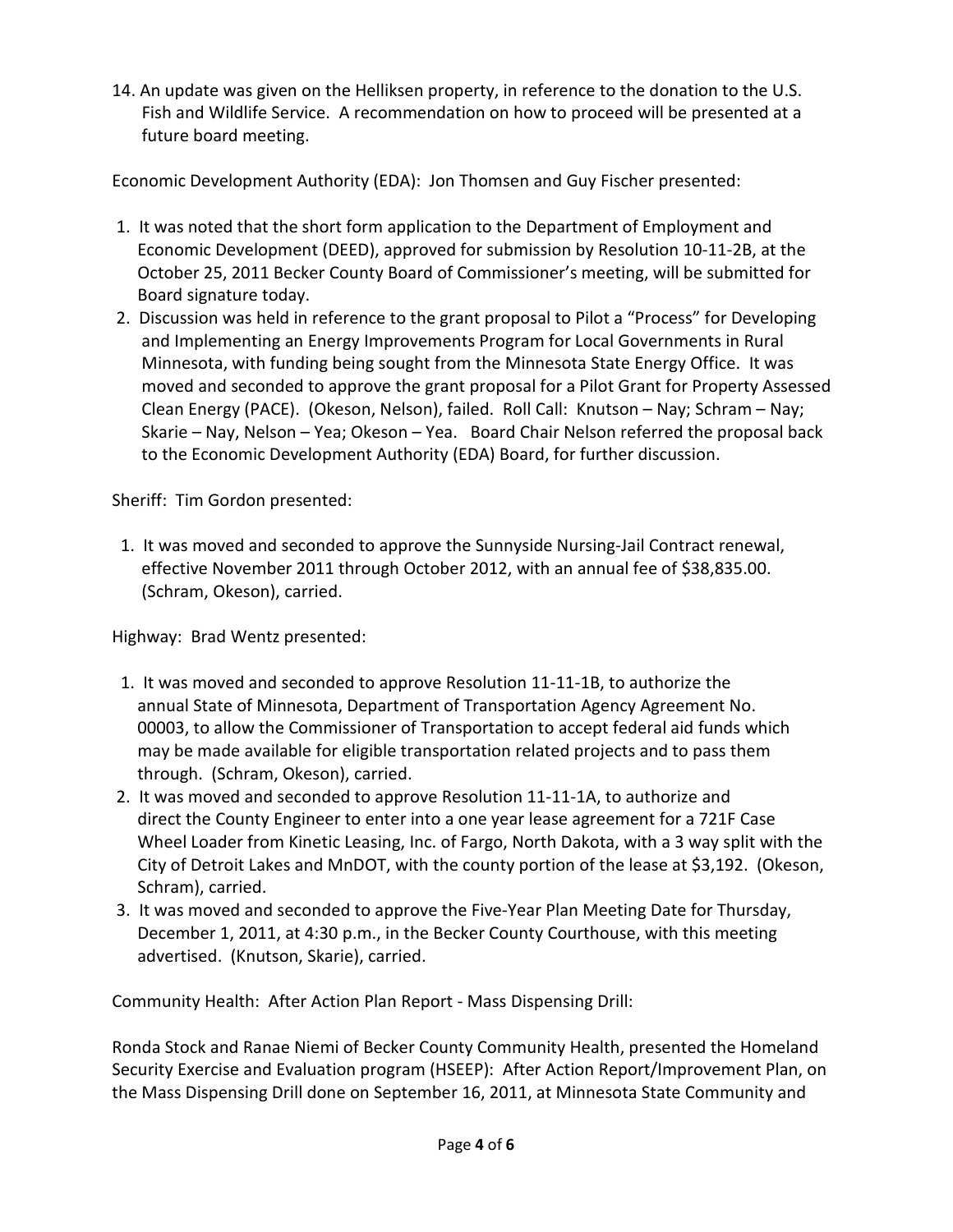Technical College, Detroit Lakes Campus, with the scenario for a large scale Anthrax (biological) release. This exercise was paid for with 2011-2012 Becker County Public Health Emergency Preparedness Funds. This drill was developed to test Becker County's security functions and medical supply management capabilities. They provided an overview on the outcomes of the drill, including a list of major strengths and primary areas for improvement.

Human Services: Nancy Nelson and Sam Pierson presented:

- 1. It was moved and seconded to add to the Human Services Agenda, Item Number 4: Discussion on Child Support Recommendations. (Knutson, Schram), carried.
- 2. It was moved and seconded to approve the Human Services Agreements/Contracts with Affordable Angels, Inc., Stellher Human Services: Lake Park-Audubon School, Mahube Community Action Council, and Family Planning Special Projects/Otter Tail-Wadena. (Okeson, Skarie), carried.
- 3. It was moved and seconded to accept the Family Group Decision-Making (FGDM) Grant from the Department of Human Services, in the amount of \$102,108.00 for FGDM services for calendar years 2012 and 2013, with Becker County the fiscal host. (Skarie, Schram), carried.
- 4. It was moved and seconded to approve the hiring of two (2) part-time Financial Eligibility Specialists, at up to 28 hours per week for each. (Skarie, Schram) carried.
- 5. An overview was presented in reference to the summary and concerns with the Analysis of Service Delivery Model (ASDM) and the Business Process Redesign (BPR) related to the child support program in Minnesota. There have been discussions between Region 10 and DHS to partner in discussing the service delivery of child support for that region and how they might work together to enhance services. The context of this partnership was presented as a possible pilot project for a state take-over of the child support program within Region 10.
- 6. It was moved and seconded to approve the Human Services Claims for Human Services, Community Health, and Transit. (Knutson, Skarie), carried.

Aquatic Invasive Species (AIS) Discussion:

- 1. Board Chair Nelson read the draft of Resolution 11-11-1C, to authorize the formation of the Aquatic Invasive Species (AIS) Task Force and with input from the public, the resolution was finalized. It was moved and seconded to approve Resolution 11-11-1C, to establish an Aquatic Invasive Species (AIS) Task Force and to appoint representatives to the task force, as there is a need for education, preparation, and community support in regards to Aquatic Invasive Species in Becker County. (Okeson, Schram), carried.
- 2. It was moved and seconded to approve the following to serve on the AIS Task Force: County Personnel: Commissioner Schram, Patty Swenson, Planning and Zoning; Nancy Grabanski, as representation for NRM; Guy Fischer, EDA; Tim Gordon, Sheriff; and Marsha Watland, Becker County Soil and Water. City Officials: Bob Louiseau, Detroit Lakes; Brad Green, Detroit Lakes; and Hank Ludtke, Frazee. Other Governmental Entities: Neil Powers with Tamarac National Wildlife Refuge, Darrin Hoverson with Department of Natural Resources, and Dawn Kier with White Earth Tribal Council; COLA/Lake Association Members: Terry Kalil with Becker County COLA, Dick Hecock with Pickerel Lake